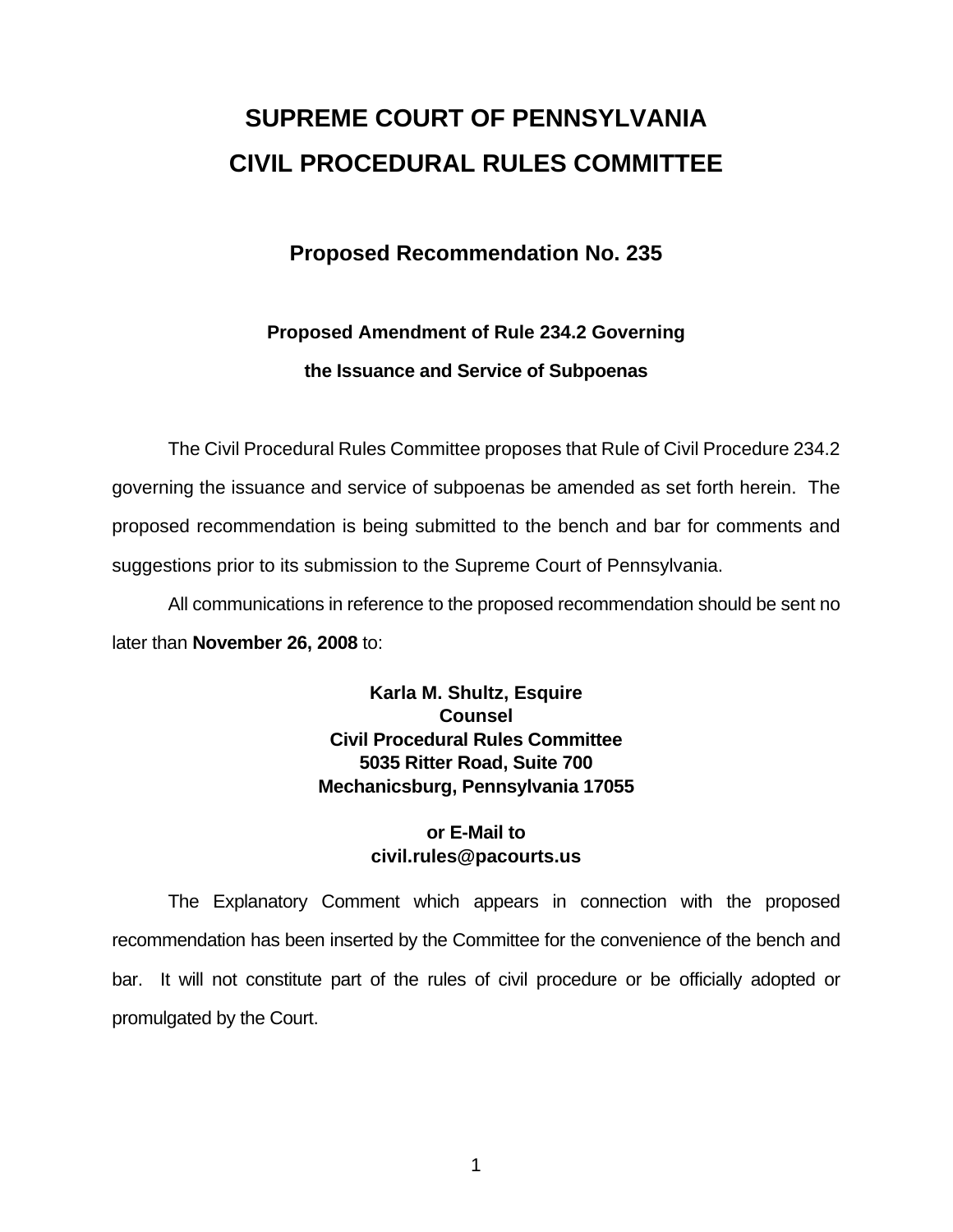#### **Rule 234.2. Subpoena. Issuance. Service. Compliance. Fees. Prisoners**

 (a) Upon the request of a party, the prothonotary shall issue a subpoena signed and under the seal of the court but otherwise in blank, substantially in the form prescribed by Rule 234.6.

 (b) A copy of the subpoena may be served upon any person within the Commonwealth by an adult.

 $(1)$  in the manner prescribed by Rule 402(a);

 (2) by any form of mail requiring a return receipt, postage prepaid, restricted delivery. Service is complete upon delivery of the mail to the person subpoenaed or any of the persons referred to in Rule 402(a)(2). The return receipt may be signed by the person subpoenaed or any of such persons; or

 (3) by ordinary mail. The mail shall contain two copies of the Notice and Acknowledgment prescribed by Rule 234.9 and a self-addressed stamped envelope.

Note: A subpoena served by ordinary mail is not enforceable unless the witness acknowledges having received it. See Rule 234.5(a).

 (c) The fee for one day's attendance and round trip mileage shall be tendered upon demand at the time the person is served with a subpoena. If a subpoena is served by mail, a check in the amount of one day's attendance and round trip mileage shall be enclosed with the subpoena.

> Note: See 42 Pa.C.S.**[**A.**]** § 5903 for the compensation and expenses of witnesses. See also *Evans v. Otis Elevator Co*., 403 Pa. 13, 168 A.2d 573 (1961), regarding the right of an expert witness to refuse to testify on behalf of an adverse party.

 (d) A court may compel the attendance of any person confined in jail or prison by issuing, upon motion, an order directed to the custodian of the person so confined to release the person to the custody of a sheriff or other appropriate agent.

2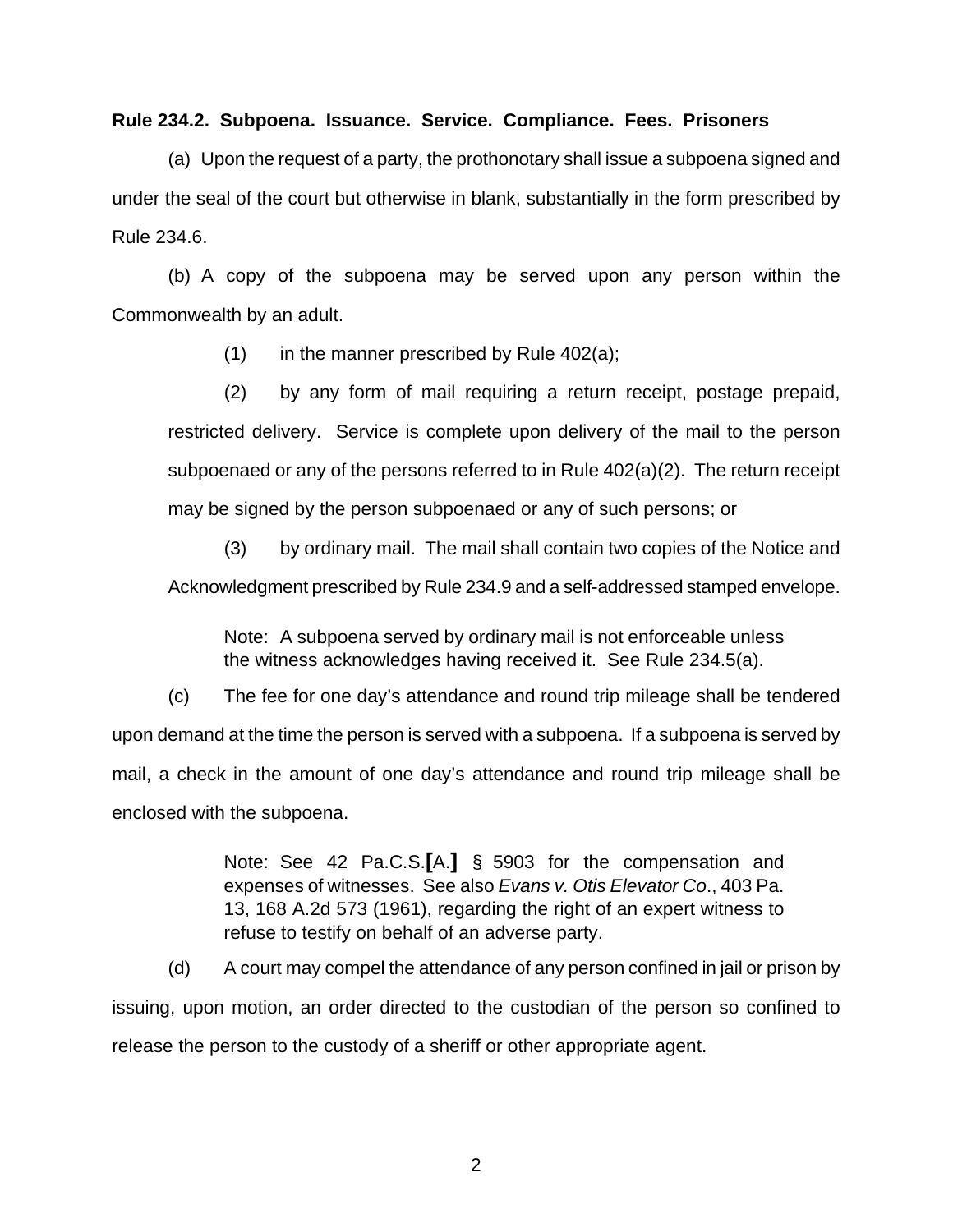(e)(1) For the purposes of this subdivision, "guardian" shall mean any parent, custodian, or other person who has legal custody of a minor, or person designated by the court to be a temporary guardian for purposes of a proceeding.

(2)(i) A subpoena shall be served on a minor only with prior court approval and good cause shown.

(ii) The guardian of a witness who is a minor shall be served with a copy of the subpoena in the same manner as prescribed in subdivision (b).

Note: See Rule 76 for definition of "minor."